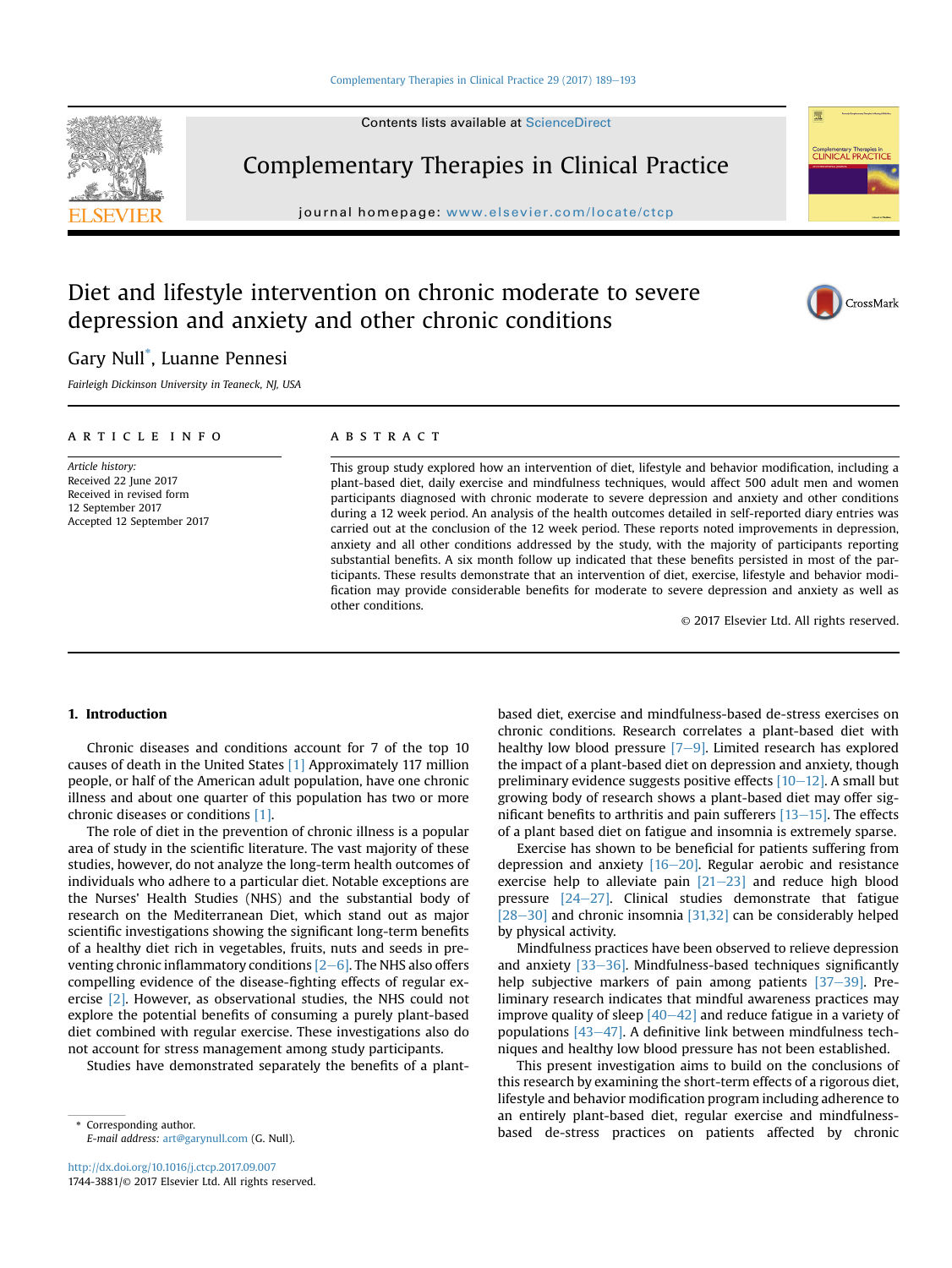moderate to severe depression and anxiety and a range of other chronic conditions.

## 2. Materials and methods

## 2.1. Participants

Five hundred study participants were recruited from the general public. A group of 231 men and 269 women joined the program. All participants were required to provide medical records showing a diagnosis of chronic moderate to severe depression and anxiety. Many of the participants were also diagnosed with at least one other chronic condition with hypertension, pain, insomnia and fatigue being the most common. Participants were instructed to maintain regular contact with their physicians. Only their attending physician was to determine if medications were to be altered or eliminated.

#### 2.2. Study design

This was a behavior modification study on the impact of lifestyle and diet on individuals suffering from chronic moderate to severe depression and anxiety. The study consisted of instruction on the necessary components of a healthy lifestyle: proper diet, juicing, detoxification, exercise, mindfulness and de-stressing techniques, environmental hygiene, and examination of beliefs and attitudes. Information on the prescribed intervention was given in weekly sessions of 2½ hours each, over a period of 12 weeks from the first meeting to the last. Medical supervision was provided by Luanne Pennesi, RN, a nurse practitioner with 36 years of experience including clinical nurse supervisor at Long Island Jewish hospital. Five nutritionists were available during the week to assist participants in implementing the recommended protocol.

#### 2.3. The protocol

#### 2.3.1. Diet

The diet prescribed was an anti-inflammatory plant-based diet with 70% raw and 30% lightly cooked foods. The daily diet was comprised of 60% non-refined complex carbohydrates, 20% protein, and 20% fats from healthy oils. Total daily caloric intake ranged from 1700 to 2700 calories. Men who led more active lifestyles were advised to consume 2200-2700 calories daily. Men who led less active lifestyles and women were advised to eat 1700-2200 calories daily.

The diet required complete elimination of certain foods, especially pro-inflammatory foods or food preparations, including refined carbohydrates and any wheat, gluten, dairy, meat, poultry, or shellfish. No caffeine, alcohol, refined sugar, or artificial sweeteners or chemicals such as additives, preservatives, coloring agents or flavorings, and no carbonated beverages, including sodas and seltzer were included. No conventional table salt, microwaved, deep fried, toasted foods, or nightshade vegetables were allowable. To minimize costs involved, participants were encouraged to buy the recommended staples of the diet in bulk. Recipes were given to the participants to encourage adherence to the protocol. The following daily dietary guidelines were suggested:

C Two 1 cup servings of plant-based protein from sources such as legumes or beans including lentils, navy beans, black beans, soybeans, kidney beans, split peas, adzuki beans, fava beans, pinto beans and mung beans. Protein intake ideally was 0.9 g/kg of body weight. Fiber intake was at least  $35 - 50$  g.

- $\bullet$  Two 1 cup servings of plant-based gluten free grains including amaranth, buckwheat, quinoa, oats, brown rice and millet.
- C One 3 oz serving of nuts or seeds including walnuts, almonds, pine nuts, hazelnuts, sesame seed, pumpkin seed, and sunflower seed.
- Beverages including herbal teas, bottled or filtered water, fresh squeezed organic fruit juice as well as almond-, rice-, and coconut–based beverages.
- C Sweeteners including raw honey, brown rice syrup, raw coconut palm sugar, natural fruit sweeteners, and stevia.
- Three to 5 tablespoons of oils including flaxseed, avocado, extra virgin olive oil, coconut, macadamia and mustard seed oil. Foods were to be cooked at low heat temperatures.
- C Nine servings of nutrient-dense fruits and vegetables (preferably organic). Additionally, one serving of sea vegetables.
- C Fruits including fresh or frozen berries daily, purple or red grapes, apple, pear, melons, kiwi, citrus, star fruit, papaya, and pomegranate.
- C Vegetables including kale, cabbage, arugula, bok choy, lettuce, asparagus, carrots, celery, watercress, beets, squash and sweet potatoes.
- C Herbs and spices including cayenne, curcumin, basil, rosemary, oregano, thyme, chili peppers, anise, cinnamon, horseradish, wasabi, mustard, dill weed, fennel, and spearmint.
- $\bullet$  Protein smoothie for breakfast including 20–25 g of vegetable protein from powder: pea, rice, or hemp,  $1000-2000$  mg vitamin C, almond-, rice-, and coconutbased beverage, 1 teaspoon chia powder or fennel seeds and 1 teaspoon coconut oil.

## 2.3.2. Juicing

- C Participants were instructed to drink one 16 oz. fruit and vegetable juice per day during the first week and increase to two juices daily the second week and continue to add one juice per week until 6 juices per day was achieved at week six. They were advised to maintain 6 juices daily until the completion of the study.
- Suggested juice combinations included celery, cucumbers with apple, watermelon, grapefruit, or lemon.
- Additional suggested juicing foods included bok choy, cabbage, cilantro, parsley, kale, collard greens, beets, and chard.
- $\bullet$  Dilute green vegetables with water.
- Apple seeds removed, citrus can be juiced whole with skin and lemon.
- C Morning drink of juice of one teaspoon of lemon and of apple cider vinegar, and half teaspoon of manuka honey diluted in 8 oz. of water.

## 2.3.3. Environmental hygiene

- Declutter living space.
- Clean floors and surfaces with safe cleaners: can use hydrogen peroxide, rubbing alcohol.
- C Remove indoor pollution sources, including outgassing furniture, carpet, and building materials.
- Use water filter, and veggie wash or apple vinegar to clean produce.
- Avoid secondhand smoke.
- C Recommend houseplants or air filter for oxygen, purifying.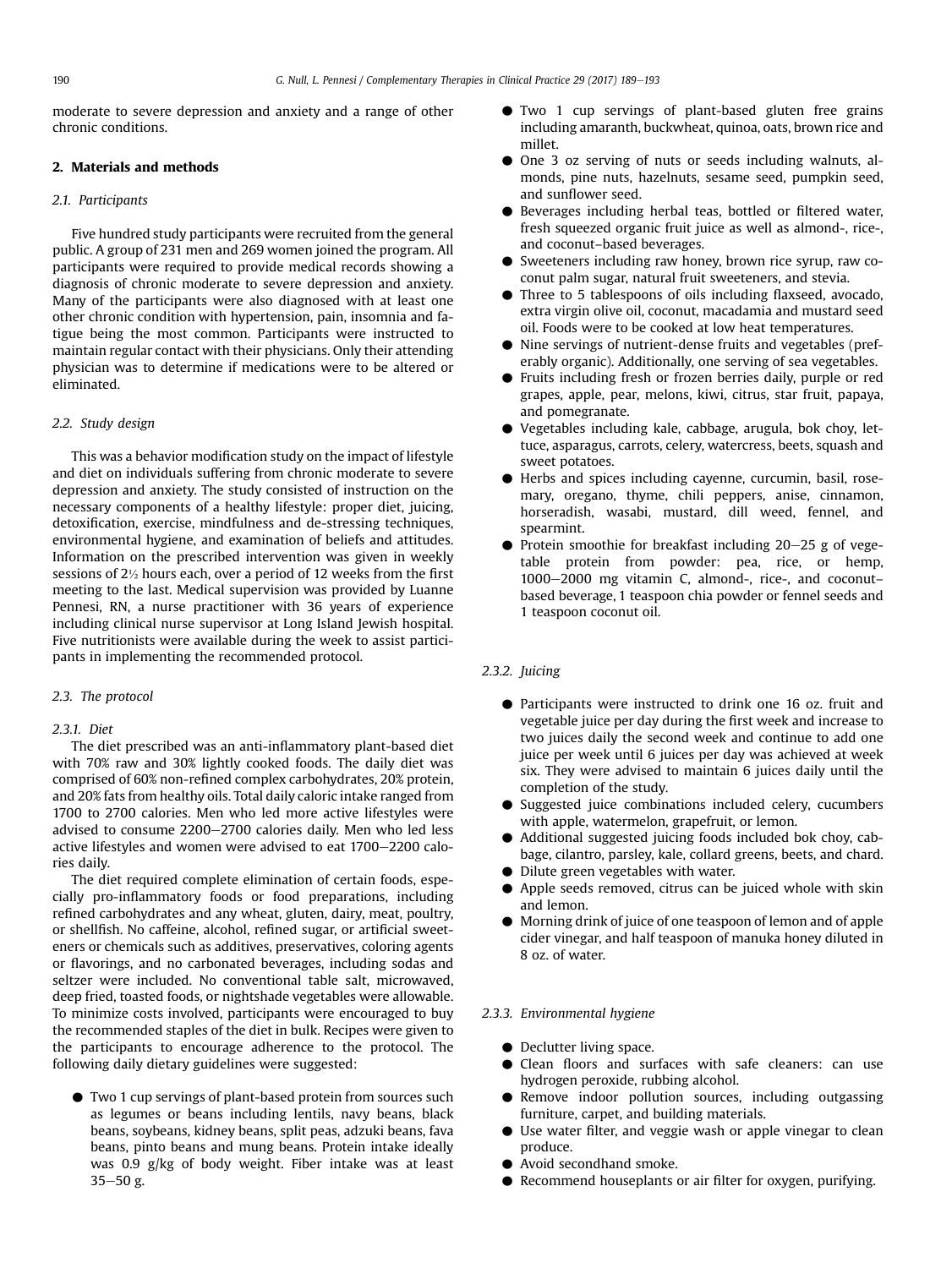## 2.3.4. Exercise

Typical prescribed exercise was aerobic exercise such as power walking 45-60 min 5 days per week, and 3 days per week 30 min resistance exercise. Additional instruction was given for types of exercises that could be done in a seated position for those with significantly limited mobility.

#### 2.3.5. Mindfulness and de-stress techniques

Recommended techniques included 20 min of daily meditation, prayer, tai chi, guided imagery, and mindfulness in nature.

#### 2.3.6. Beliefs and attitudes for self-actualization

Participants were encouraged to examine core values, life purpose, potential for helping others, and to avoid conditioned responses and negative or self-limiting thinking.

#### 2.3.7. Outcome measures

Participants were asked to keep a daily health diary to selfreport changes or improvements to their physical, mental and emotional well-being during the 12 week period. They were prompted to describe the changes they experienced as either small, moderate or large based on a scale ranging from 1 to 10 defining small improvement as  $1-3$ , moderate improvement as  $4-6$  and large improvement as  $7-10$ . The content of the health diaries was carefully reviewed post-study to determine what improvements were realized and to what extent. Particular attention was paid to reporting on moderate to severe depression, anxiety, fatigue, insomnia and pain over the course of the entire study period. Participants' weight, blood pressure, and body fat percentage were also assessed at the start and conclusion of the study. A six month follow-up survey was carried out, allowing participants to provide additional feedback and mention any other changes to their health.

#### 3. Results

Of the 500 participants who began the study, 334 participants dropped out. Ninety percent of those who dropped out did so within the first two weeks of the study. Approximately 85% of those who dropped out did so because the diet and behavior modification program was too rigorous for them. Most of the other individuals who did not complete the study cited a lack of time and resources to prepare food in accordance with the program's dietary protocols alongside family members who ate a different diet, though no participants who dropped out indicated that the diet plan was too cost-prohibitive to maintain. Among the 166 individuals who participated for the duration, 85 were female and 81 were male. Among the individuals who participated for the duration 86 entered the study with a diagnosis of moderate to major insomnia, 96 entered the study with a diagnosis of moderate to major fatigue and 105 entered the study with a diagnosis of moderate to major pain.

A review of the health diaries indicated the following:

- C Substantial improvements were realized by the majority of participants in the area of moderate to severe depression. One hundred and two participants (62%) reported large improvement or full remission of symptoms. Moderate improvement was noted by 35 participants (21%), small improvement was noted in 17 participants (10%) and 12 participants (7%) experienced no change (See Graph 1).
- C Ninety-eight participants (59%) reported large improvement or full remission of anxiety symptoms. An additional 37 participants (22%) experienced moderate improvement, 13 participants (8%) observed a small change and 18 participants (11%) reported no change (See Graph 2).





Graph 1. Improvement in chronic moderate to major depression.

**Improvement in Moderate to Major Anxiety** 



Graph 2. Improvement in moderate to major anxiety.

- C Among the 96 participants affected by moderate to major fatigue, 61 participants (64%) reported large improvement or full remission of symptoms. A moderate improvement of fatigue symptoms occurred in 12 participants (12%), 16 participants (17%) noted small improvement and 7 (7%) experienced no improvement (See Graph 3).
- Among the 105 participants affected by moderate to major pain, 59 participants (56%) reported large improvement or full remission of symptoms. Thirty participants (29%) noted moderate improvement while 13 participants (12%) experienced small improvement and 3 participants (3%) reported no change (See [Graph 4\)](#page-3-0).
- Among the 86 participants affected by moderate to major insomnia, 37 participants (43%) reported significant improvement or full remission of symptoms. Moderate improvement was reported among 17 participants (20%). Twenty participants (23%) experienced small improvement and twelve (14%) saw no improvement (See [Graph 5\)](#page-3-0).
- Several subjects reported having many more days where they felt optimistic and looked forward to social interactions



Graph 3. Improvement in moderate to major fatigue.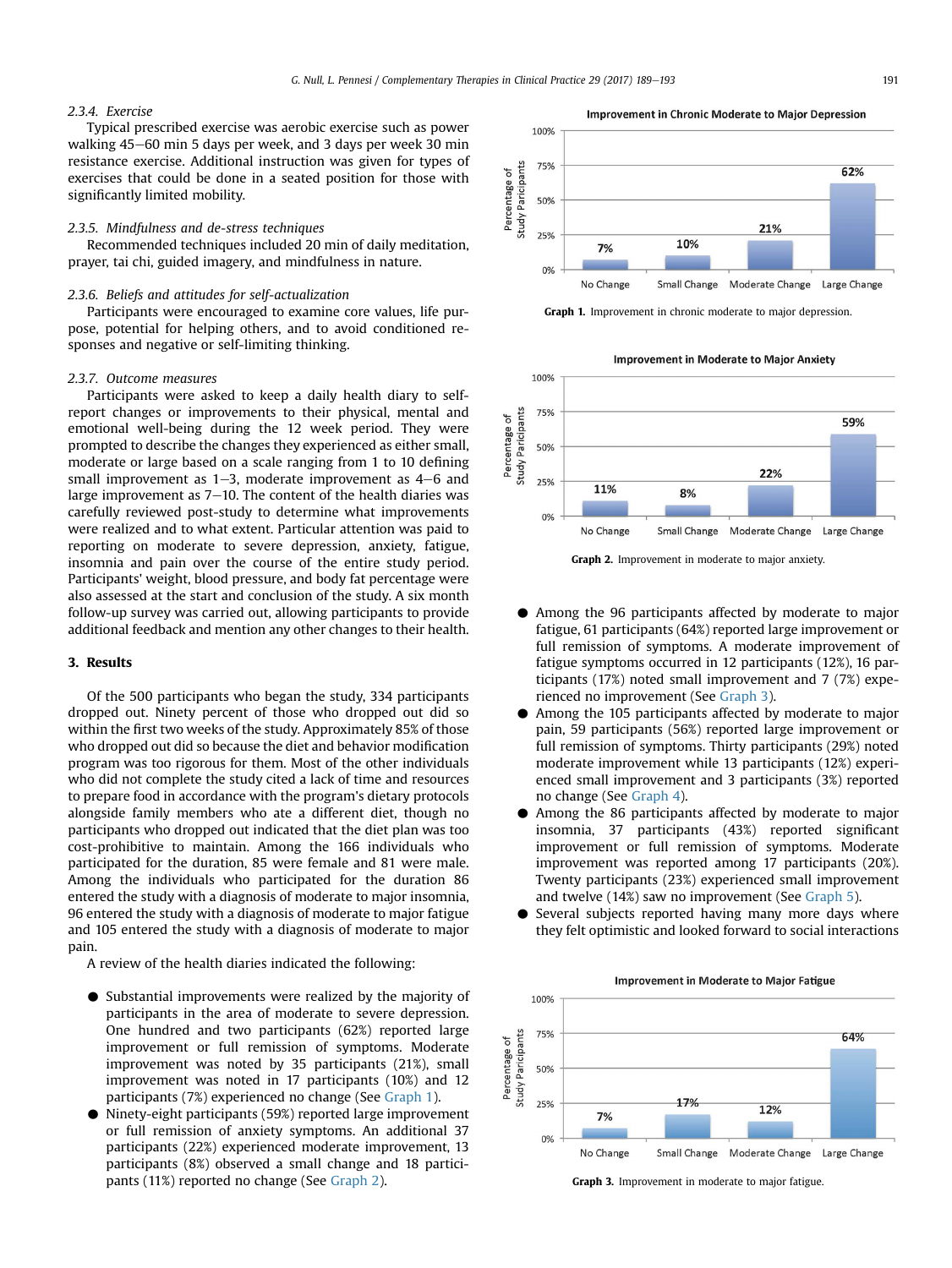<span id="page-3-0"></span>

Graph 4. Improvement in moderate to major plain.

where previously they had spent more time withdrawn from society and in a state of loneliness.

- Eighty-one percent of the participants affected by insomnia reported a reduction in the number of times they awoke during the night and a feeling of greater refreshment upon starting the day.
- The most frequently consumed types of grains were brown rice and quinoa. The most frequently consumed types of beans and legumes were lentils, black beans and soybeans. The most frequently eaten type of oil was coconut oil. The most frequently consumed fruits were apple and blueberries and the most frequently consumed vegetables included broccoli, carrots and lettuce.

Health data collected at the beginning and conclusion of the program revealed the following:

- $\bullet$  The group's average systolic blood pressure fell 6.6 mmHg and the average diastolic blood pressure fell 3.5 mmHg.
- The average weight loss among the group was 5.7 lbs and the average decrease in body fat percentage was 1.9%.

The 6 month follow up survey showed the following:

- $\bullet$  Seventy-eight percent of participants reported that they were able to decrease or altogether eliminate antidepressant medications under the care of their physicians.
- C 17 participants 10%) who had noted no or small improvement in depression at the conclusion of the study reported significant improvements in mood and emotional well-being in the intervening time period.
- $\bullet$  The average weight loss among the group from the beginning of the study until the time of the follow up was 15.0 lbs.



Graph 5. Improvement in moderate to major insomnia.

#### 4. Discussion

While moderate to severe depression and anxiety affected all of the study subjects, the investigation ambitiously addressed a broad range of chronic diseases and conditions. This comprehensive intervention provided wide ranging nutritional and lifestyle support, for mind and body, to show significant therapeutic benefit for multiple specific conditions. The substantial improvements witnessed in the majority of study participants in this intervention deserve the attention of researchers examining complementary methods of combatting chronic disease.

#### 4.1 Limitations

The study was of a short duration. It is our hope that larger studies of 6 and 9 months and 1 year durations be conducted.

Due to the inclusive nature of the study it was impractical to obtain and analyze biomarkers related to several medical conditions. The study did not distinguish between the health outcomes of participants who, during and after the study, were following physician-prescribed medical and pharmacological interventions. Future investigations could offer more clarity about the impact of such a lifestyle program if they focused on more homogeneous populations.

Though substantial reductions in blood pressure and weight occurred in many participants, because not all subjects were hypertensive or obese it is possible that these reductions would be even larger if this program were implemented by only these populations.

## 5. Conclusion

The impact of a comprehensive diet, lifestyle and behavior modification intervention including a healthy plant-based diet, regular exercise and mindfulness and de-stress techniques show great promise in the prevention of chronic disease and conditions. Long term studies that monitor the health outcomes of individuals following such holistic protocols are warranted.

## Author contributions

Both authors contributed extensively to the work presented in this paper. Gary Null created the intervention guidelines as well as drafted and revised the paper. Both Gary Null and Luanne Pennesi carried out the data collection and analysis and approved the final version to be published.

## Funding

This study was carried out at the expense of the authors. No outside funding was provided.

#### Ethical approval

As this study involved an entirely lifestyle-based and nonpharmacological intervention, no ethical approval was obtained.

#### Conflicts of interest

None.

## Acknowledgments

Special thanks to the group of volunteers who helped gather the study data from participants.

Improvement in Moderate to Major Pain